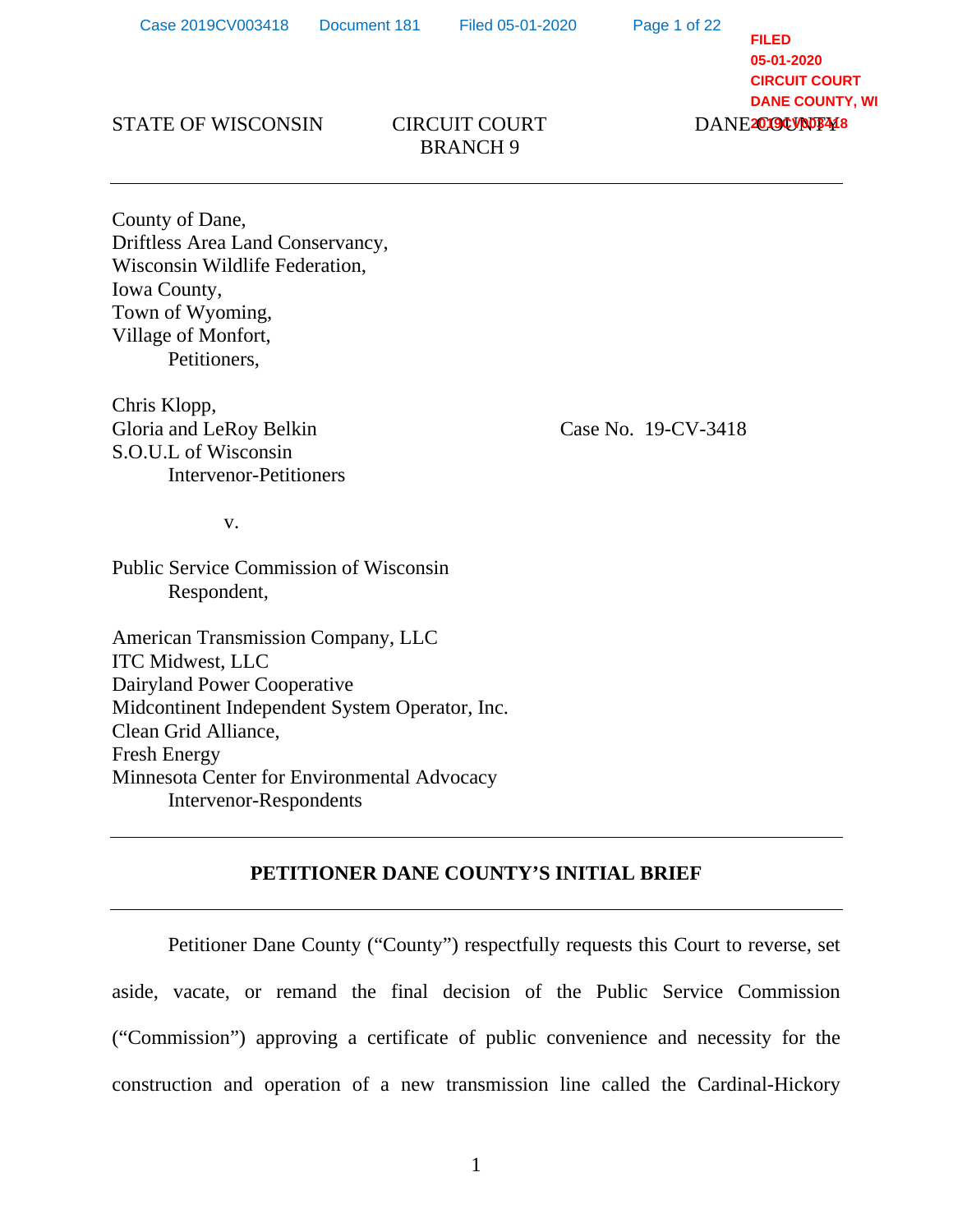Transmission Line ("Final Decision"). *See In re CPCN Issued to ATC, ITC Midwest LLC and Dairyland Power Cooperative*, PSC Docket No. 5-CE-146 (Pub. Serv. Comm'n of Wis. Sep. 26, 2019)(R.19). The Commission's Final Decision authorized the construction of a 345kV high-voltage transmission line that will tear through Dane County's landscape and create irreversible impacts to the environment, even though the record demonstrated insufficient evidence that the Cardinal-Hickory Transmission Line is needed.

In reaching its decision, the Commission erred by disregarding evidence that the Cardinal-Hickory Transmission Line would not benefit Wisconsin ratepayers, unlawfully shifting the burden of proof, and violating the prescribed statutory provisions governing the issuance of a certificate of public convenience and necessity. The Commission's Final Decision must be reversed or, in the alternative, remanded.

#### **STATEMENT OF FACTS**

American Transmission Company LLC, by its corporate manager, ATC Management, Inc., ITC Midwest, and Dairyland Power Cooperative ("Transmission Companies") submitted an application to the Commission to receive a certificate of public convenience and necessity ("CPCN") for the construction and operation of the Cardinal-Hickory Transmission Line ("Line"), a new 345kV transmission line that would span a number of counties and two states. (R. 356, "Ex.-Applicants-Application-r3" at 1-2.) According to the Transmission Companies, such a high-voltage transmission line was the subject of study for over a decade, and was ultimately classified as being eligible for regional cost sharing by the Midcontinent Independent System Operator ("MISO")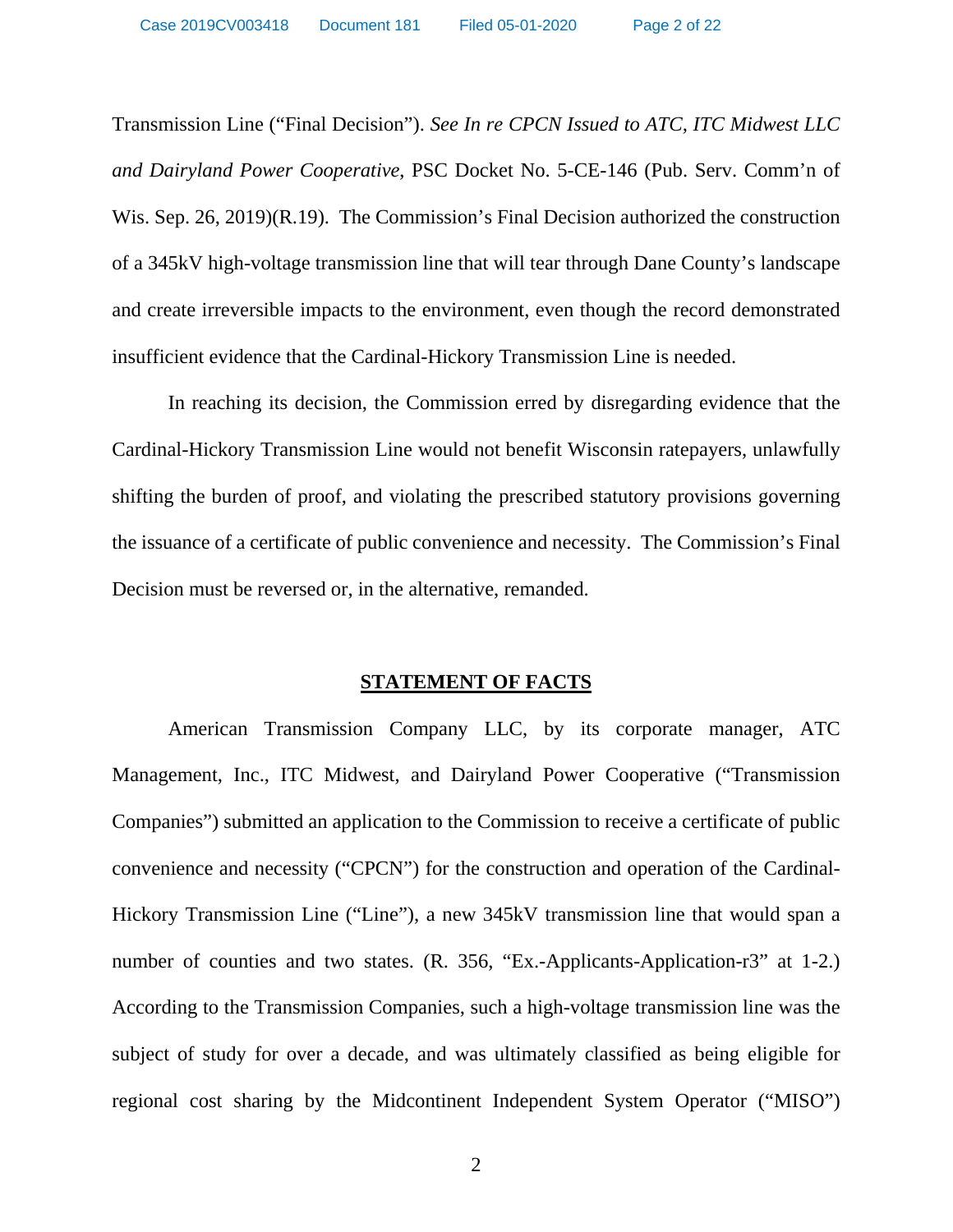(R.1033, "Direct-Applicants-Dagenais" at 15.) MISO is a not-for-profit, regional transmission organization made up of members, some of whom are transmission companies, that assist with planning of the transmission systems of its member transmission owners. (R.1039, "Direct-MISO-Ellis" at 1-2.)

The Cardinal-Hickory Creek Transmission Line was designed to extend from the Hickory-Creek Substation in Dubuque County, Iowa to the Cardinal Substation in Dane County, Wisconsin. (R.356, "Ex.-Applicants-Application-r3, PSC 352698" at 1.) The total length of the Line approximately measures 102 miles, with the Wisconsin portion of the Line measuring 87 miles. (*Id*. at 5.) Of note, the Line was designed to run through what is commonly known as Wisconsin's Driftless Area. (*Id*. at 14.) The Driftless Area is recognized as consisting of a unique terrain and ecology that cannot be found elsewhere in Wisconsin. (R. 1193, "Ex.-PSC-FEIS-r" at § XXXIII.) It contains "steep forested ridges and deeply dissected river valleys," and holds significant social and economic importance to those individuals who live and recreate in the area. (*Id*.) In addition, the Line was also designed to cut through the Dane County geographic area and run along the Black Earth Creek Wildlife Area Sunnyside Unit ("Wildlife Area"). (R.1193, "Ex.-PSC-FEIS-r" at  $§ 9.1.$ 

The Wildlife Area is a public hunting area that is owned by Dane County. (R.1041, "Direct-Dane County-Marsh" at 2.) Currently, the Wildlife Area is encumbered by a Warren Knowles-Gaylord Nelson Stewardship Nonprofit Conservation Organization Habitat Area subprogram grant. (*Id*.) The Stewardship program grant is generally intended to preserve Wisconsin's land and water resources by helping to fund 50 percent of the fair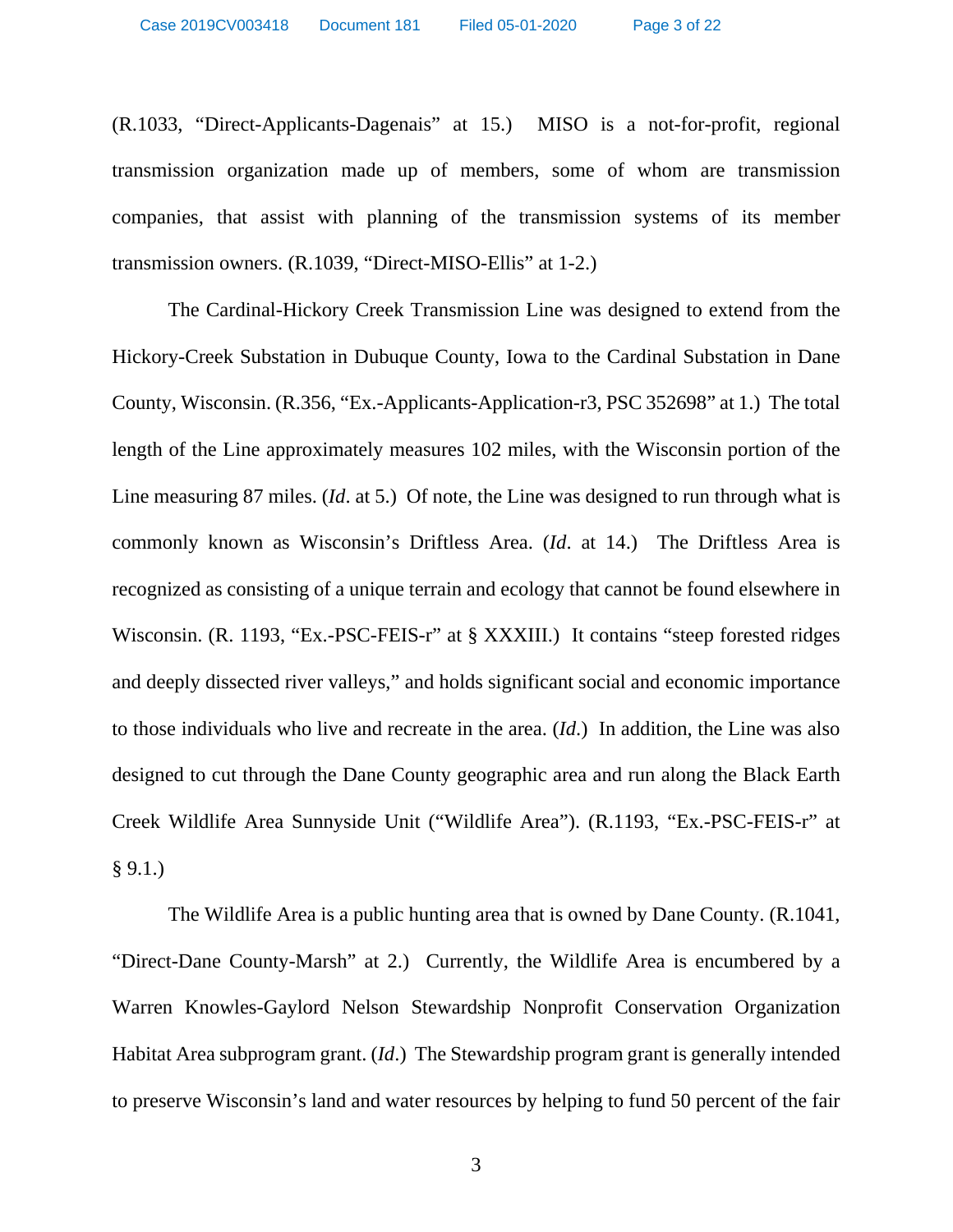market value of certain land acquisitions. (R.1063, "Direct-WDNR-Foster-Felt" at 2.) In exchange for the funds, the grant places a permanent encumbrance on the property that consists of certain terms and conditions that are either statutory or regulatory. (*Id*.) In the case of the Wildlife Area, it was purchased by a non-profit that received a grant award of \$1,875,416 through the Stewardship Program. (*Id*. at 5.) Ultimately, it was transferred to Dane County, but the Wildlife Area remained subject to the terms and conditions set forth in Wisconsin law. (*Id*.)

Based upon the specific impacts that it would face because of the Line, Dane County was granted intervenor status following a pre-hearing conference held on February 22, 2019, and participated as a party throughout the agency proceedings. Prehearing Conf. Memo, § II.A. (R.11, "PSC Ref. #361296"). On September 26, 2019, the Commission issued the Final Decision. In its Decision the Commission side-stepped many of the Transmission Companies' flaws in their analysis, and determined that the Transmission Companies had proven that the Line would satisfy the needs of the public. (R.19, "Final Decision" at 9.)

#### **STANDARD OF REVIEW**

An agency's decision is subject to judicial review under Wis. Stat. Ch. 227, and can be set aside, vacated or remanded for a number of deficiencies. If the agency erroneously interpreted the law, a reviewing court must set aside or modify the agency decision. Wis. Stat. § 227.57(5). If the agency decision adopted factual findings not supported by substantial evidence, the court must set aside or remand the decision. Wis. Stat.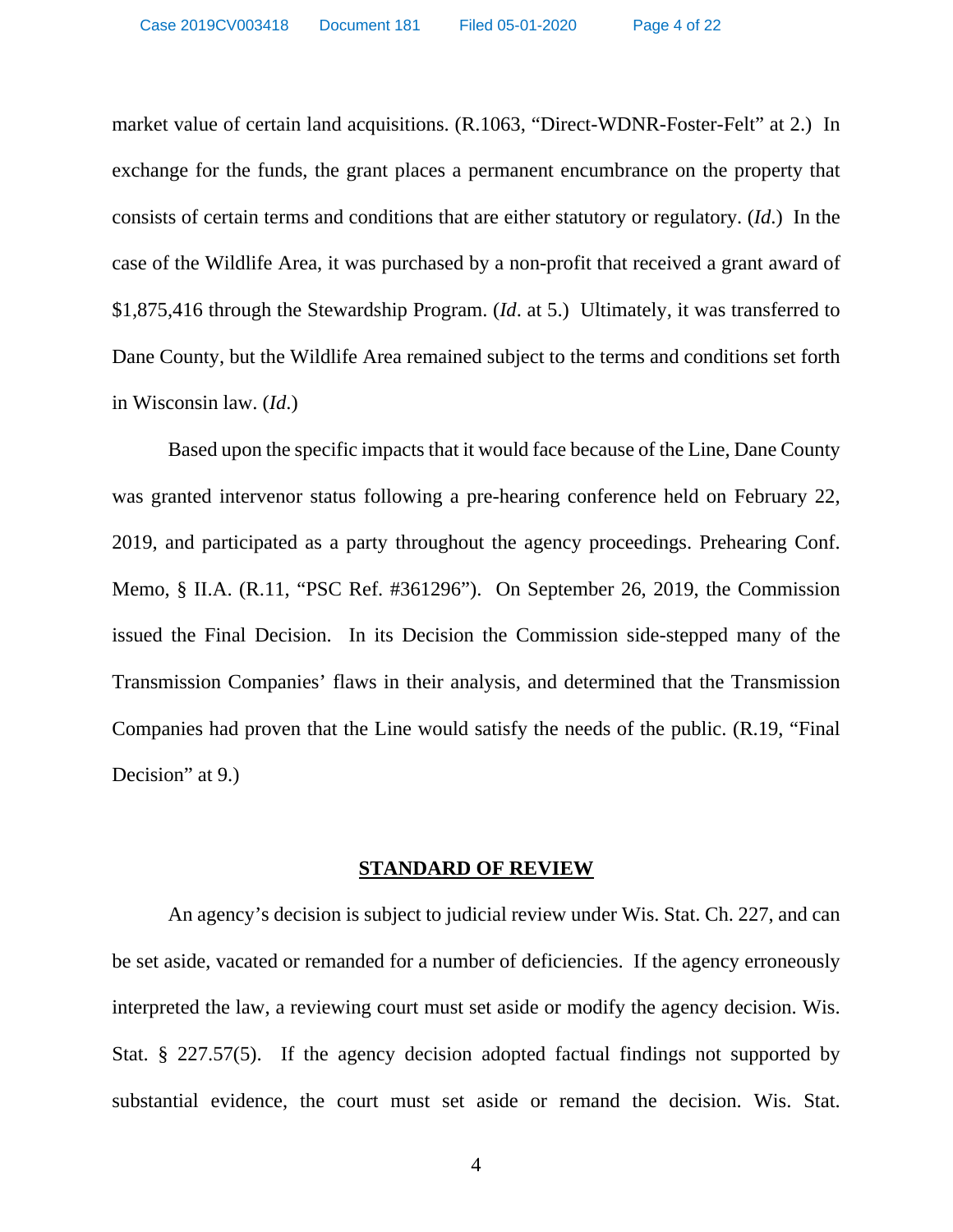§ 227.57(6). If the agency decision was the result of a material error in procedure, then it must be remanded. Wis. Stat. § 227.57(4). A court must also reverse or remand the decision if the agency exercised its discretion outside the range of discretion delegated to the agency by law, or is otherwise in violation of a constitutional provision. Wis. Stat.  $§$  227.57(8).

In its review, a circuit court owes no deference to an administrative agency's interpretation and application of statutes. Wis. Stat. § 227.57(11) ("[u]pon review of an agency action or decision, the court shall accord no deference to the agency's interpretation of law."); *see also Tetra Tech EC, Inc. v. DOR*, 2018 WI 75, ¶3, 382 Wis. 2d 496, 914 N.W.2d 21. In certain circumstances, a circuit court may give "due weight" to the experience, technical competence and specialized knowledge of an agency when evaluating the agency's argument. *See* Wis. Stat. § 227.57(10). However, "due weight is a matter of persuasion, not deference." *Tetra Tech EC, Inc*., 2018 WI 75, ¶78. It is not "a talisman that automatically grants its bearer additional rhetorical power," and does not "oust the court as the ultimate authority or final arbiter" of the law. *Id*. ¶¶ 78-79. Rather, "due weight" simply means providing "respectful, appropriate consideration to the agency's views while the court exercises its independent judgment in deciding questions of law," – nothing more, nothing less. *Id*. ¶78.

A court is not bound by an agency's characterization of whether it is a finding of fact or conclusion of law. *Madison Teachers, Inc. v. WERC*, 218 Wis. 2d 75, 84, 580 N.W.2d 375, 379. An agency's findings of fact are reviewed using the "substantial evidence" standard. *Town of Holland v. Pub. Serv. Comm'n*, 2018 WI App 38, ¶22, 382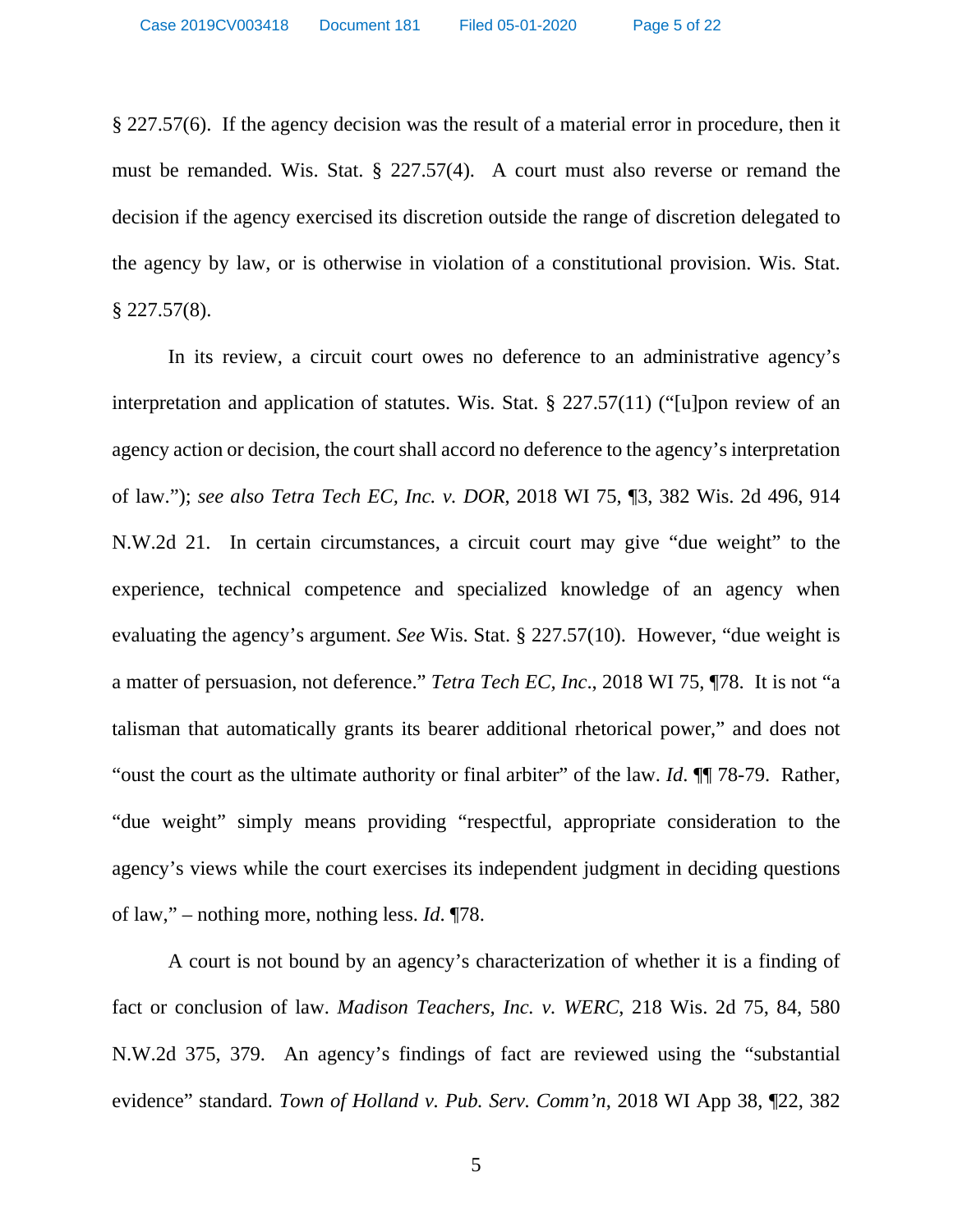Wis. 2d 799,812, 913 N.W.2d 914, 922 (citation omitted). However, "substantial evidence does not mean a preponderance of the evidence." *Madison Gas & Elec. Co. v. Pub. Serv. Comm'n*, 109 Wis. 2d 127, 133, 325 N.W.2d 339 (1982). The test to determine whether substantial evidence exists is "whether, taking into account all the evidence in the record reasonable minds could arrive at the same conclusion as the agency." *Id.* 

#### **ARGUMENT**

# **I. THERE IS NO NEED FOR THE CARDINAL-HICORY TRANSMISSION LINE.**

Despite a decade of study, analysis and review, the Transmission Companies were unable to present sufficient evidence that the Line was reasonably needed for the benefit of Wisconsin's ratepayers. Commission's own staff revealed that the Line would not provide an economic benefit, and may even negatively impact the public. Nevertheless, the Commission issued a CPCN based upon a mistaken understanding of Wis. Stat. § 196.491(3)(d), and an intentional disregard of the facts presented. The Commission erred under Wis. Stat. § 227.57 (5), (6) and (8), and its decision should be reversed.

# *A. The Commission Erred by Disregarding Flaws with The Transmission Companies' Analysis.*

## 1. Law Governing the Issuance of a CPCN.

It is axiomatic that the predominant purpose of all public utility law is to protect the consuming public. *Wisconsin Power & Light Co. v. Pub. Serv. Comm'n*, 45 Wis. 2d 253, 259, 172 N.W.2d 639, 641–42 (1969) (emphasis added). A clear expression of such a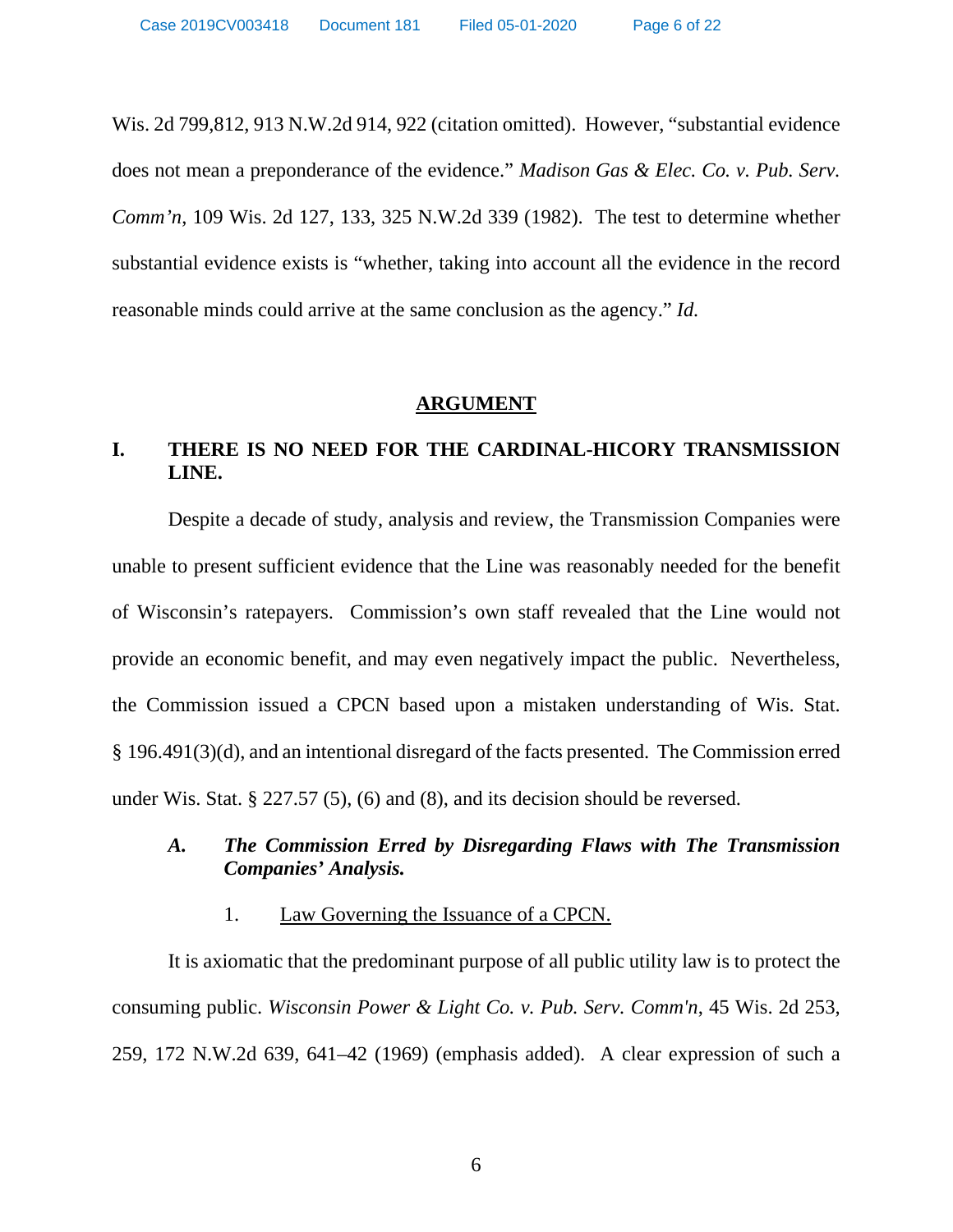purpose is codified in the statutory and regulatory framework that the Commission must follow when deciding whether or not to issue a CPCN.

 The Commission must ensure that the proposed transmission line meets the requirements set forth in Wis. Stat. § 196.491(3)(d), otherwise known as the Siting Law. Under the statute, the Commission can only issue a CPCN if it makes specific findings. *Clean Wisconsin, Inc. v. Pub. Serv. Comm'n*, 2005 WI 93, ¶16, 282 Wis. 2d 250, 299, 700 N.W.2d 768, 791. Among them are that: (a) the proposed transmission line satisfies the reasonable needs of the public for an adequate supply of electric energy; (b) that the design is "in the public interest considering alternative sources of supply, alternative locations or routes, individual hardships, engineering, economic, safety, reliability and environmental factors;" and (c) that "the benefits of the high-voltage transmission line are reasonable in relation to the cost of the high-voltage line." Wis. Stat.  $\S 196.491(3)(d)2$ ,  $(3)(d)3$  and (3)(d)3t. Said another way, a CPCN is only appropriate when there is sufficient evidence that the transmission line is needed when one evaluates all of the factors listed in the statute.

 In order to facilitate the production of evidence responsive to the question of need, the Commission's rules require that those seeking a CPCN submit an application with specific information. Wis. Admin. Code § PSC 111.55. An applicant is to provide "the need for the proposed project, including all planning criteria, assumptions, historical outage data, stability and power-flow studies that address need." Wis. Admin. Code § PSC 111.55(1). An applicant is also to provide "any additional information the commission may request, including information necessary for it to make the determination listed in s. 196.491(3)(d), Stat." Wis. Admin. Code § PSC 111.55(8).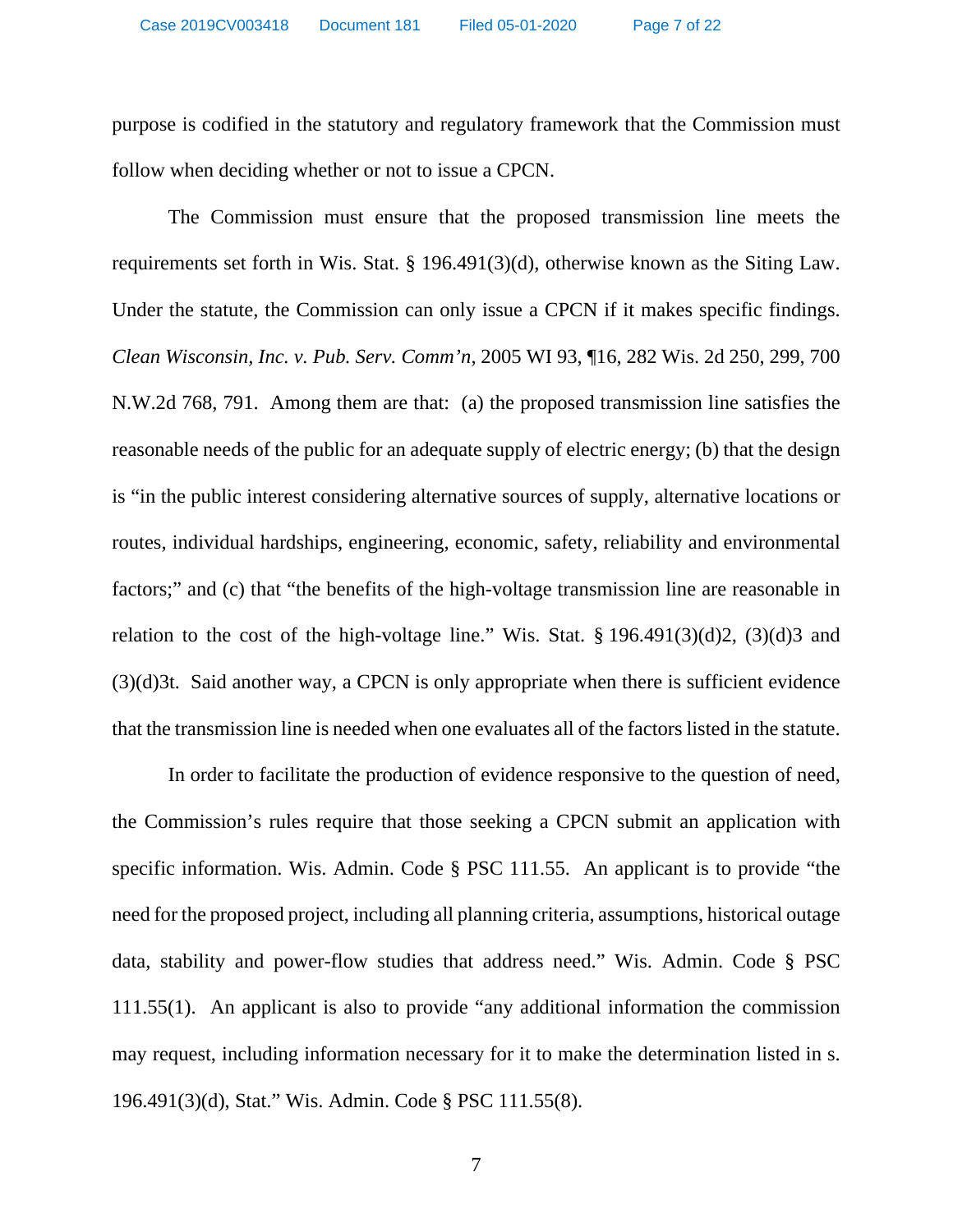After obtaining and reviewing this information, the Commission has to decide whether a CPCN ought to be issued. Ultimately, the Commission must ensure that its decision reflects the public interest, rather than the interest or convenience of few individuals. *City of Princeton v. Public Service Comm'n,* 268 Wis. 542, 555, 68 N.W.2d 420, 427 (1955).

# 2. The Transmission Companies' Analysis Failed to Withstand Commission Staff's Scrutiny.

In its application, the Transmission Companies tried to demonstrate a need for the

Line by including a number of different justifications, such as it would:

- Provide net economic benefits to Wisconsin customers (even after accounting for the [Line's] cost to Wisconsin customers) of between \$23.5 million and \$350.1 million over its 40-year expected life;
- Avoid the need to spend between \$87.2 million and \$98.8 million on reliability projects and asset renewal projects over the 40-year life of the [Line] that would otherwise be needed if the [Line] were not constructed;
- Increase the transfer capability of the electric system between Iowa and southwest and southcentral Wisconsin by approximately 1,300 MW, thereby easing congestion, increasing generator competition, and allowing the transfer of additional low-cost wind energy into the state;
- Allow low-cost wind energy that is trapped in areas to the west of Wisconsin to be released to the system by allowing more than a dozen new low-cost wind facilities to fully interconnect to the electric system and deliver their full output;

(R.356, "Ex.-Applicants-Application-r3, PSC 352698" at 30.) The Transmission Companies also submitted a planning analysis that contained three different alternatives for the Commission to consider, one of which was the construction and operation of the Line. (R.19, "Final Decision" at 18.) For each option, the Transmission Companies then calculated the net benefits and costs for each alternative under eight different future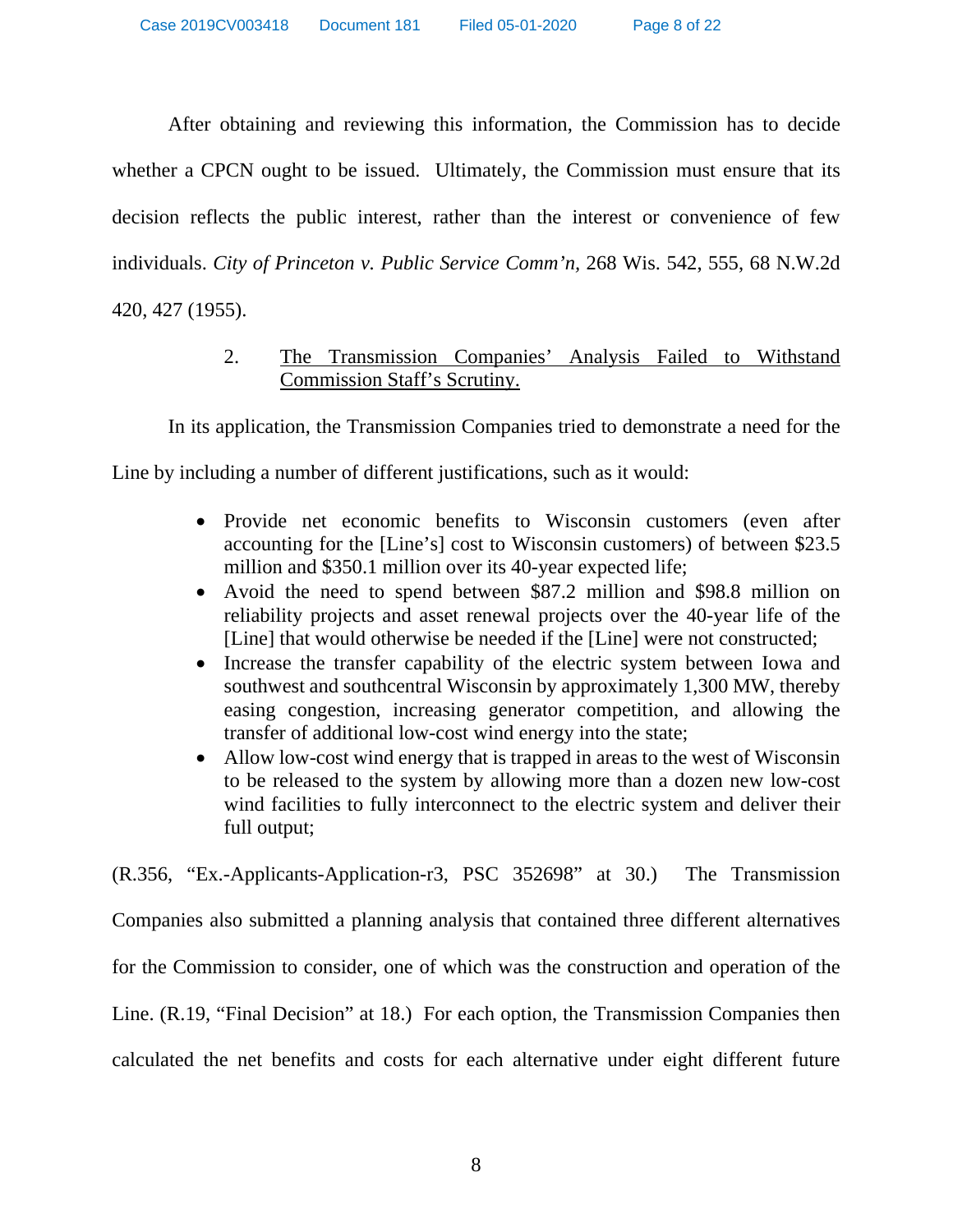scenarios. (*Id*. at 18-19.) Under this rubric, the net benefits available to Wisconsin's ratepayers was defined as:

reduced energy costs derived from a reduction in congestion on the transmission lines between Iowa and Wisconsin that would otherwise compel the dispatch of higher cost-fuel resources east of the congestion, or the reliability benefits generated by the project, whichever is greater.

(R. 19, "Final Decision" at 19.) The costs, on the other hand, were relatively straightforward: approximately \$67 million dollars to the Wisconsin taxpayer. (*Id*. at 16.) The Transmission Companies then used a software modeling program named PROMOD to determine the energy cost savings for Wisconsin customers in each of the eight future scenarios. (*Id*. at 20.) According to the Transmission Companies, the modeling program revealed that a net benefit would result under any scenario, and could range from \$33.6 million to \$407.8 million. (R.356, "Ex.-Applicants-Application-r3, PSC 352698" Appx. D at 45, Table 4.)

Once submitted, Commission staff began their review of the Transmission Companies' information in support of the Line. During CPCN proceedings, staff's role is clear. They are to analyze and provide objective impartial evidence related to the need for the Line, and participate "neither in support of nor in opposition…" Wis. Admin. Code § PSC 2.03; *see also* (R.38, "Hr'g Tr." at 1481:12 to 21.) That is what occurred in this case.

After reviewing the information, Commission staff determined that contrary to many of the Transmission Companies expected economic benefits listed in the Application, the Line would have negative net benefits in all but two of the eight future scenarios. (R.1048, "Direct PSC Vedvik" at 30, 31.) In fact, Commission staff's analysis resulted in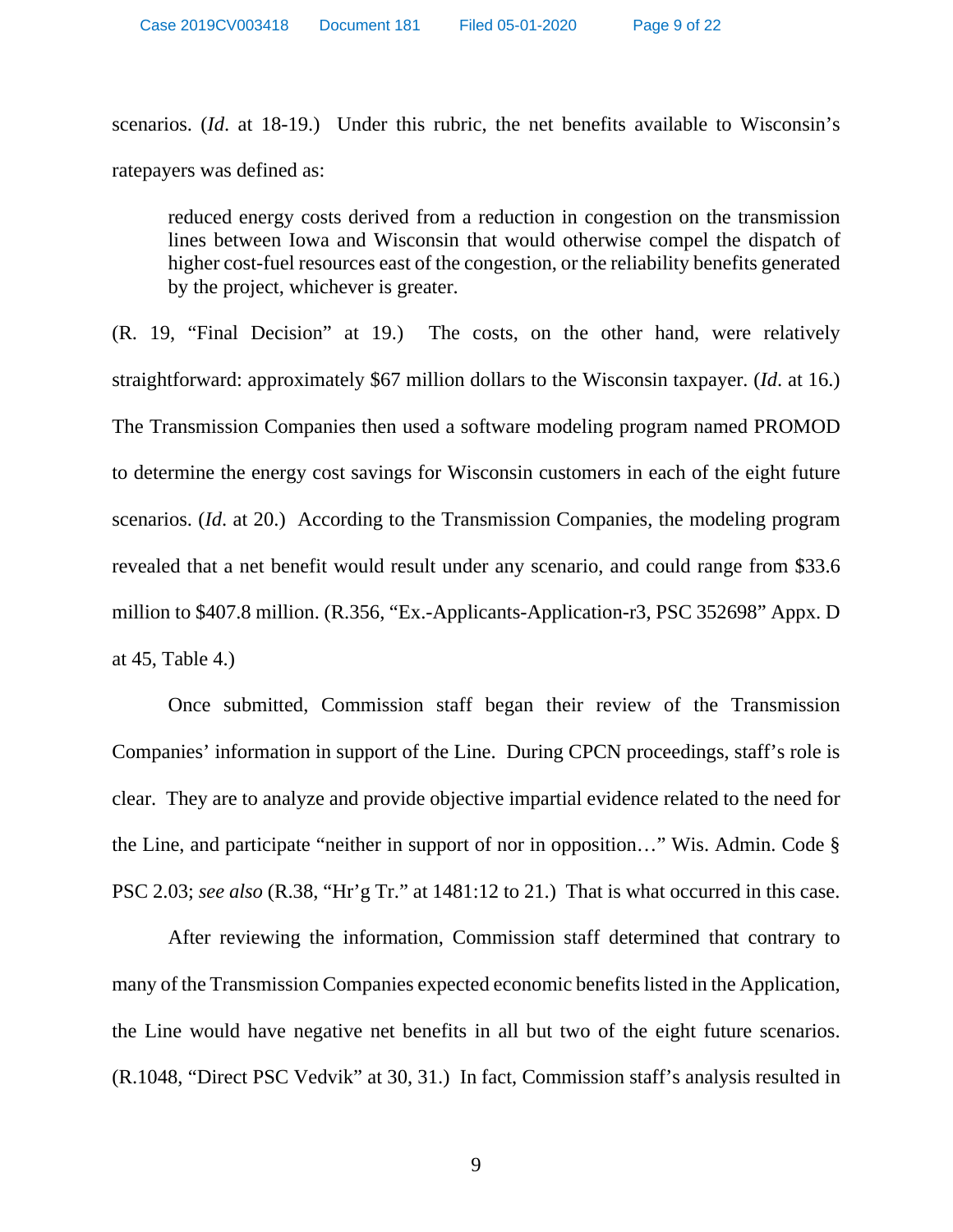an almost point by point repudiation of a number of the expected benefits that Transmission

Companies listed in their application:

- Rather than providing net economic benefits to Wisconsin customers of between \$23.5 million and \$350.1 million over its 40-year expected life, Commission staff determined that it was more likely that Wisconsin consumers would ultimately shoulder the costs of the Line. (R.1048, "Direct PSC Vedvik" at 30 -31.)
- Rather than obtaining a benefit by avoiding the need to spend between \$87.2 million and \$98.8 million on reliability projects and asset renewal projects over the 40-year life of the Line, Commission staff determined that the Line would "actually sacrifice the remaining useful life of these assets to Wisconsin customers," and as a result would slash these benefits significantly. (R.1048, "Direct PSC Vedvik" at 21; R.711, "Ex.-PSC-Vedvik" at 3.)
- Rather than being necessary to increase the transfer capability of the electric system between Iowa and southwest and southcentral Wisconsin and ease congestion, Commission staff determined that renewing much of the current transmission line would provide comparable benefits. (R.1048, "Direct PSC Vedvik" at 15-16.)

In the end, Commission staff uncovered that a two-year delay of the operation of the Line would actually result in an economic benefit to the Wisconsin ratepayer. (R.944, "Ex.- PSC-Verdvik 7p" at 6.)

# 3. The Commission Erred When It Rejected Staff's Concerns.

Nevertheless, the Commission accepted the Transmission Companies' analysis. (R.19 "Final Decision" at 21-26.) In doing so, the Commission shrugged off the concerns of the other parties that were based upon the issues raised by staff. The Commission dismissed these concerns wholesale because these parties did not run a separate PROMOD model to further support their positions. (*Id*. at 22) (stating that the failure to run the software "must be considered when assessing critiques"); (R.19, "Final Decision" at 26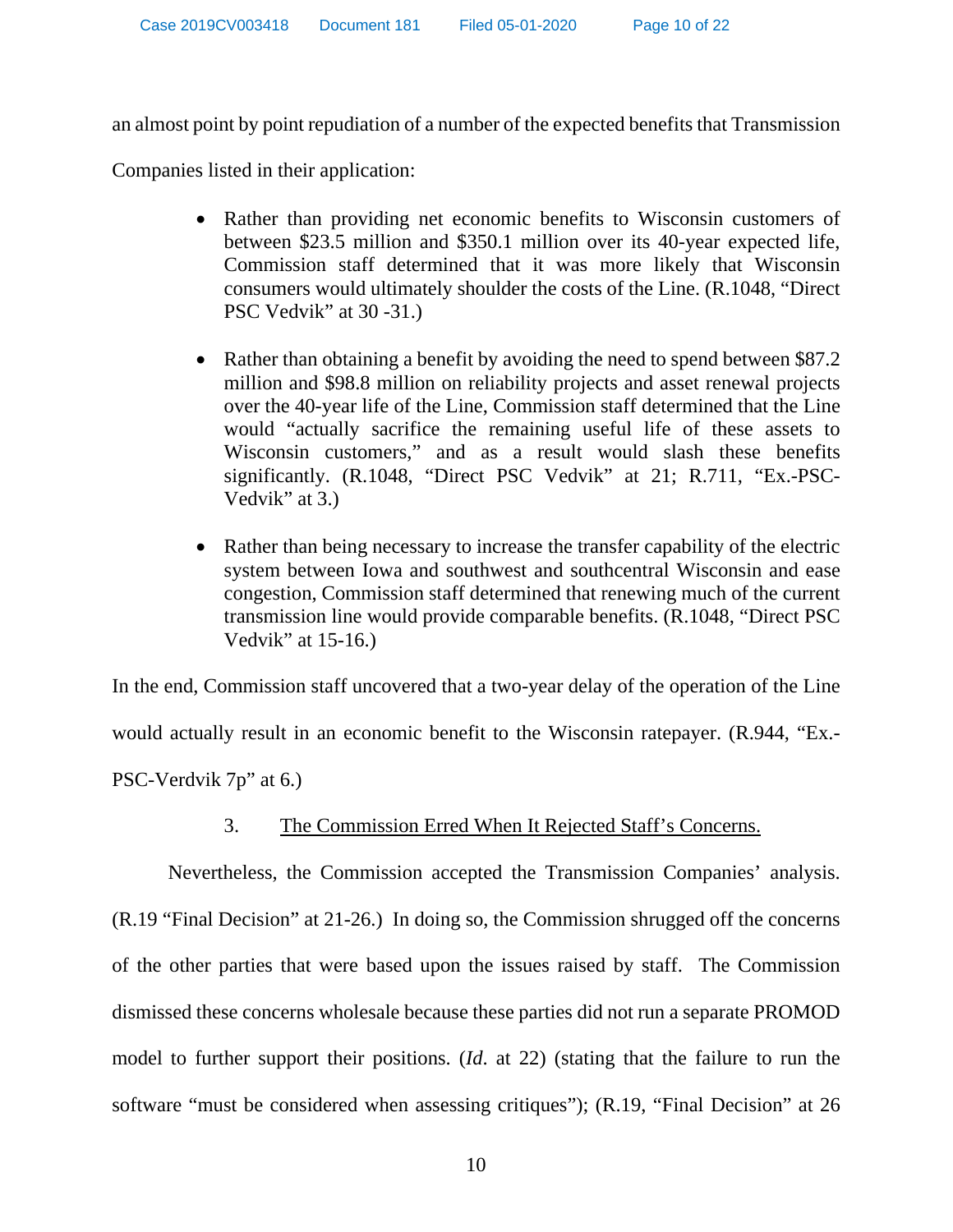)("[t]he Commission also finds important that while a number of party witnesses raised questions about assumptions and data…none….actually performed independent modeling…).

The Commission's treatment of PROMOD modeling software as a litmus test for accepting the veracity of a party's contrary analysis is not supported by Wisconsin Law. It is true that computer modeling has been recognized as a useful tool by providing estimates of various factors related to the state's future energy needs. *See Clean Wisconsin*, 2005 WI 93, ¶141-142 (acknowledging the efficacy of using a different computer modeling program to determine whether a CPCN should be issued for a coal-fired facility.) However, it has not been elevated to the only piece of contrary evidence that the Commission is allowed to consider. The requirement of running PROMOD modeling does not appear in any of the statutory provisions governing the issuance of a CPCN. *See* Wis. Stat. § 196.491(3). Nor is there a perquisite for parties against the issuance of CPCN to run PROMOD modeling program. Rather than focus on the statutory CPCN requirements, the Commission instead just based its decision on the use of PROMOD modeling. In short, the Commission erroneously interpreted Wis. Stat. § 196.491(3) to require the software program before assessing any evidence in opposition to the Line and applying it to the statutory factors.

Similarly, the Commission erred by finding that the Transmission Companies "demonstrated substantial evidence that the project is likely to provide total net economic benefits greater than its costs" because the other parties did not use the PROMOD modeling program. (R.19, "Final Decision" at 20.) Under the substantial evidence standard, the agency's conclusion must be reasonable. *Madison Gas & Elec. Co*., 109 Wis. 2d 127 at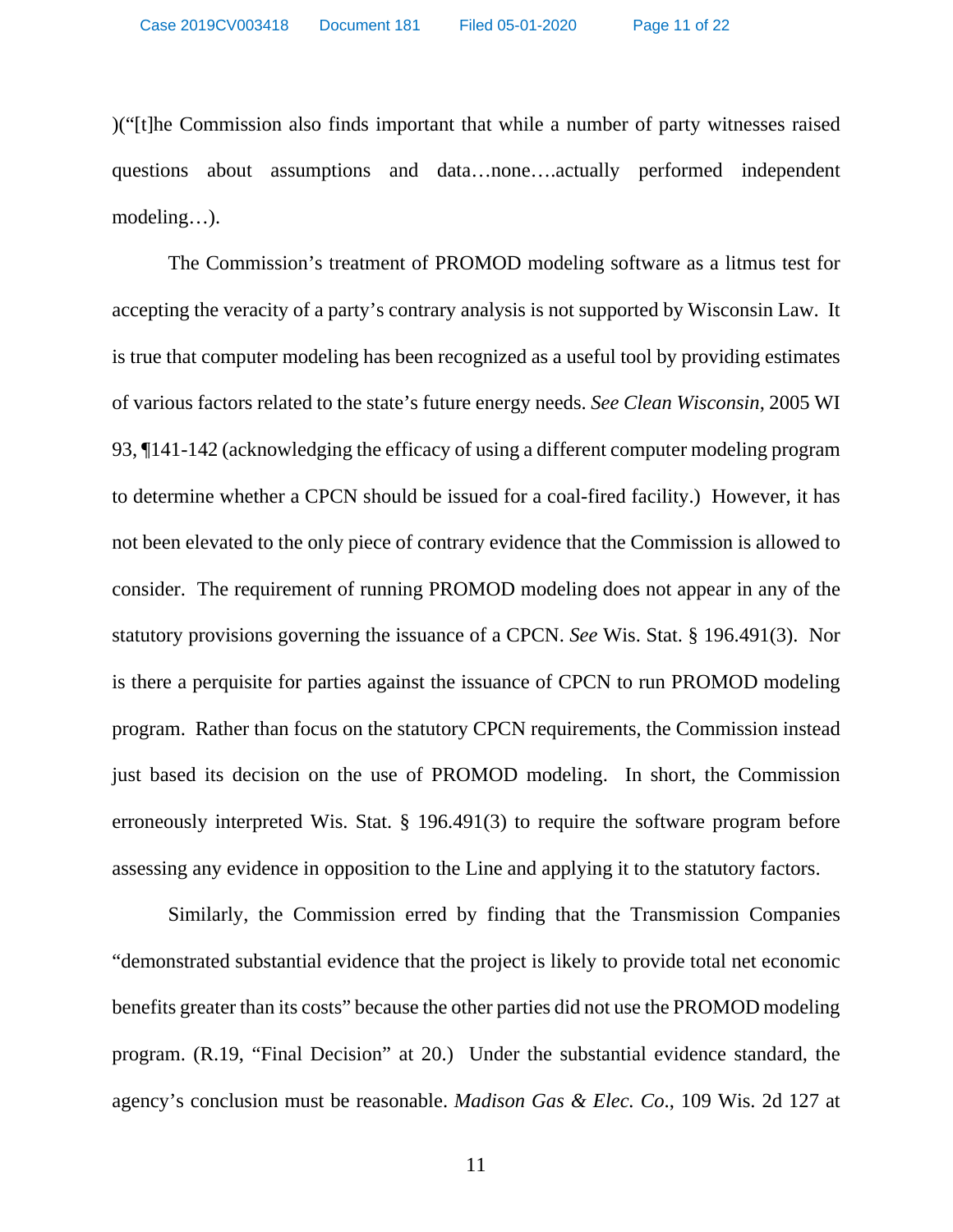Case 2019CV003418 Document 181 Filed 05-01-2020 Page 12 of 22

133. In this case, the Commission's finding is based solely on the evidence presented by the Transmission Companies despite contrary evidence that it was probable that the Line would have negative economic benefits. (*Id*. at 23; *see also*, R.1048, "Direct PSC Vedvik" at 30, 31.)

The Commission's reason for rejecting the contrary evidence is based upon the unsubstantiated notion that the other parties' failure to run a PROMOD model invalidated their concerns. (R.19, "Final Decision" at 22, 26.) No reasonable person would adopt such a position, especially since the staff critiques were based, in part, on the PROMOD modeling completed by the Transmission Companies. (R.944, "Ex.-PSC-Verdvik 7p" at 6.) Taking into account all of the evidence, a reasonable mind would not conclude that the Line is likely to produce an economic benefit to the Wisconsin's ratepayers because of the analysis provided by Commission staff. The Commission's decision to ignore the analysis undermines their claim that there was substantial evidence in support of the Line. *Madison Gas & Elec. Co.,* 109 Wis. 2d 127 at 134-135 (holding that there was not substantial evidence supporting the Commission's conclusion because the Commission disregarded "a detailed analysis" that contradicted such conclusion.)

Finally, the Commission's insistence that any critique of the Transmission Companies' analysis must be accompanied by a separate new PROMOD model was arbitrary. An agency does not act in an arbitrary manner if there is a rational basis for the agency's decision. *Robertson Transportation Co., v. Pub. Serv. Comm'n*, 39 Wis. 2d 653, 661, 159 N.W.2d 636, 640 (1968). Here, the Commission did not use a process of reasoning to explain why Commission staff's concerns were not sufficient enough to rebut

12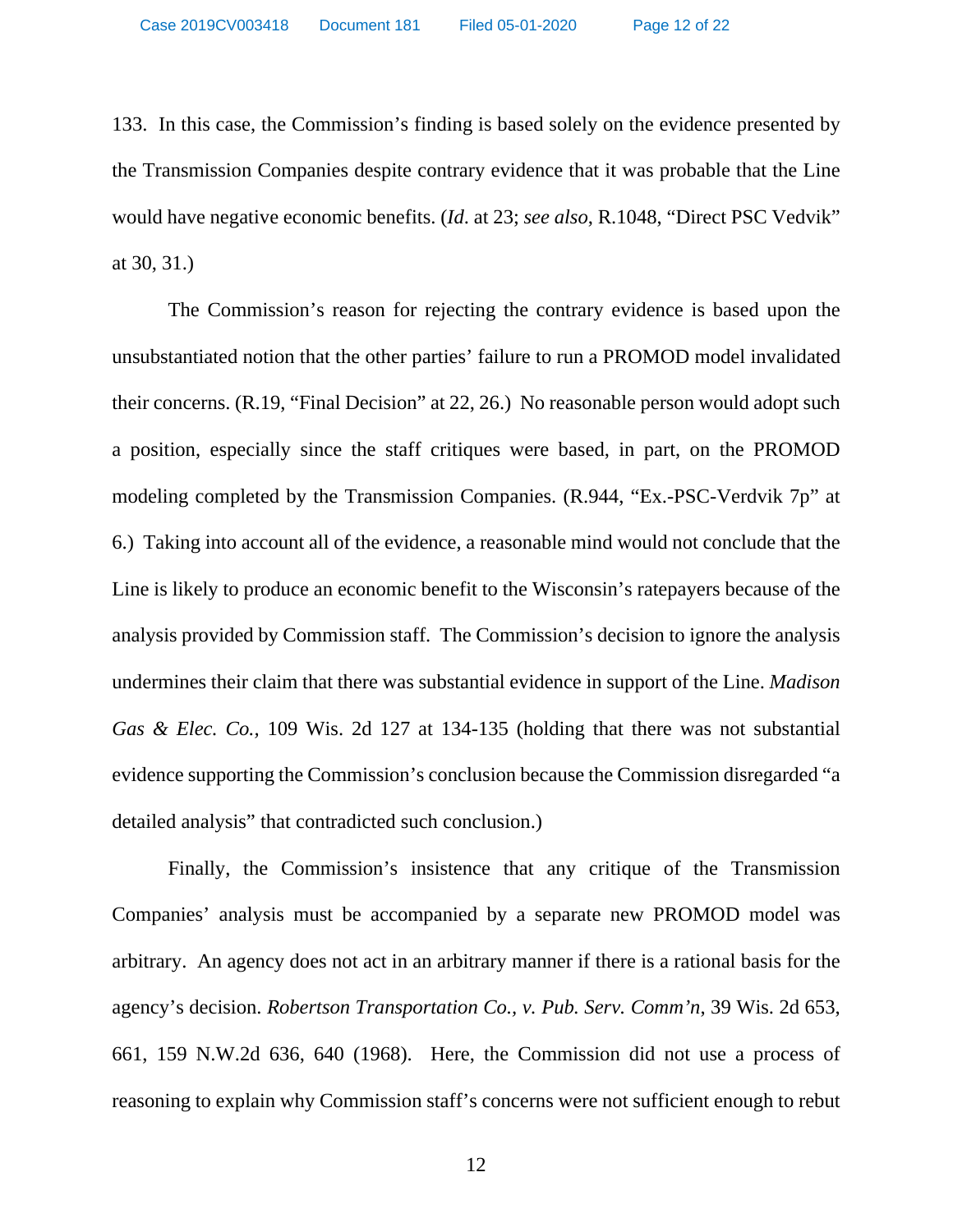the Transmission Companies' claims. Instead, it simply stated that the "[c]omission staff developed scenarios that tested several assumptions, but these did not provide a conclusive basis" to find that the Line should not proceed. (R.19, "Final Decision" at 23.) Without any further explanation, one must assume that the Commission's belief was based upon the fact that there was no PROMOD modeling completed. The Commission's belief is not an example of a 'sifting and winnowing' process, but rather of the Commission's willful decision to cast off any critique that does not have a PROMOD model behind it. Accordingly, the Court should find that the Commission's decision to reject its staff's concerns was arbitrary and capricious.

# *B. In Assessing Need, the Commission Erroneously Relied Upon the Transmission Companies' Application Rather Than What the Statute Requires.*

The Commission erred when evaluating the proposed need for the Cardinal-Hickory Transmission line in other ways as well. As part of its assessment, the Commission must determine if the Line is needed when compared to alternatives to a 365kV transmission line. Wis. Stat. § 196.491(3)(d)3; *see also, Wisconsin's Envtl. Decade, Inc. v. Pub. Serv. Comm'n*, 79 Wis. 2d 161, 175 (1977). The Commission's review of such alternatives need not be exhaustive, but it must be thorough. *Wisconsin's Envtl. Decade, Inc*., 79 Wis. 2d at 175. Here, the Commission did not perform a thorough review when evaluating the comparison of the alternatives to the proposed high-voltage transmission line. Rather than rely on the statutory factors, the Commission simply adopted the Transmissions Companies' own justification.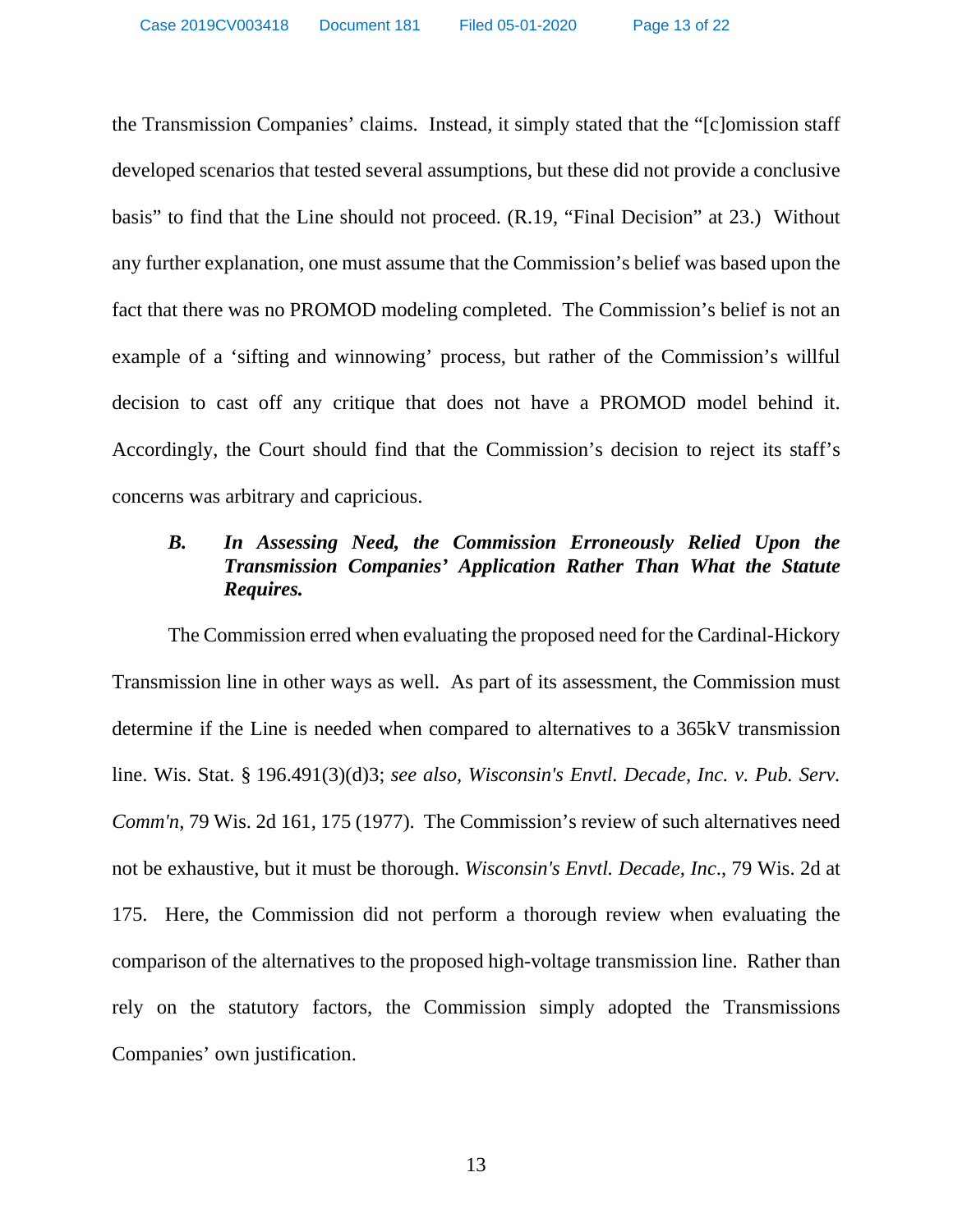As part of its application, the Transmission Companies introduced a number of alternatives to the Line. (R.356, "Ex.-Applicants-Application-r3, PSC 352698" Appx. D at 31-34). These alternatives were then analyzed by Commission staff. During this review, Commission staff identified shortcomings in one of the Transmission Companies' alternatives, and suggested changes to it. (R.1047, "Direct-PSC-Rohanker" at 11-13; *see also*, R.1048, "Direct-PSC Vedvik" at 13.) Commission staff then analyzed the modified alternative, otherwise known as the base with asset renewal alternative. Essentially, this alternative option would have necessitated the renewal of current transmission lines, rather than provided for the construction of the Line. (R.1048, "Direct-PSC Vedvik" at 14.) Staff analysis further revealed that the alternative would have resolved many of the congestion problems that the Transmission Companies used to justify the Line but at a lower cost. (R.1048, "Direct-PSC Vedvik" at 13-14.)

Despite this finding, the Commission rejected the alternative as not an "approvable, feasible or robust alternative" to the Line. (R.19, "Final Decision" at 33.) The Commission agreed that it would provide similar benefits to the Line, but that this alone was not enough to deny a CPCN. (*Id*. at 32-33.) Instead, the Commission posited that the need identified for the Line was broader than just resolving potential congestion problems. (*Id.)* According to the Commission, the identified need for the Line was to "ensure low cost delivery of new wind generation resources west of Wisconsin, reduce[s] congestion costs, improve[s], the flexibility of the transmission system, and avoid[s] the cost to rebuild certain existing transmission lines." (*Id.* at 33.) The Commission's rationale, however, is significantly flawed for one major reason: in rejecting the alternative, the Commission used the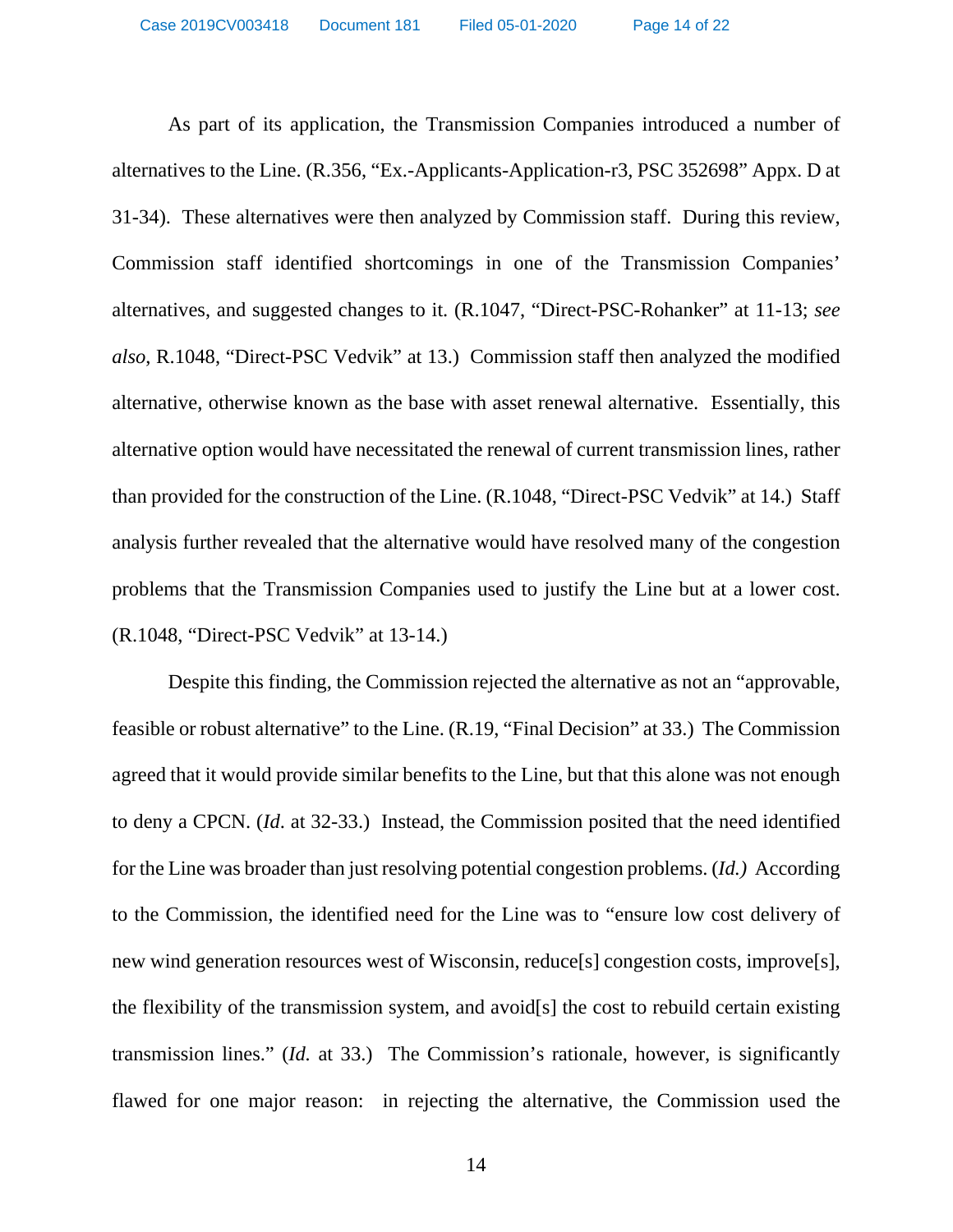Transmission Companies' definition of "need" in their application as the benchmark, rather than what Wis. Stat.  $\S$  196.491(3)(d) required.

The CPCN statute is clear. The Commission must find that the proposed transmission line meets the "reasonable needs of the public for an adequate supply of electric energy" before granting a CPCN. Wis. Stat. § 196.41(3)(d)(2). To do so, the Commission reviews an application to determine if there is an adequate supply of electricity in the area, and then whether the proposed line would result in increased reliability, economic benefits and meets public policy considerations. *Town of Holland v. Pub. Serv. Comm'n of Wis*, 2018 WI App 38, ¶¶31-32, 382 Wis. 2d 799, 817-18, 913 N.W.2d 914, 924-25. Yet, in this case, the Commission did not engage in such an analysis, and just referenced the Transmission Companies' CPCN Application.

In their CPCN application, the Transmission Companies state that the Line would ease congestion, increase flexibility, and allow "the transfer of additional low-cost wind energy" that is trapped in areas west of Wisconsin. (R.356, "Ex.-Applicants-Applicationr3" at 30.) The Transmission Companies repeated this justification in its brief to the Commission. (R.88, "Applicants Initial Post-Hearing Br." at 5.) Instead of using the staff analysis behind the base asset with renewal alternative to determine whether the underpinnings of the Transmission Companies' justification was sufficient under Wis. Stat. § 196.491(3)(d), the Commission compared the base asset with renewal alternative to the justification on the application. After doing so, the Commission just simply repeated what the application stated as the need for the Line. (R.19, "Final Decision" at 33.) Contrary to the required in-depth analysis of the proposed alternative, the Commission was content to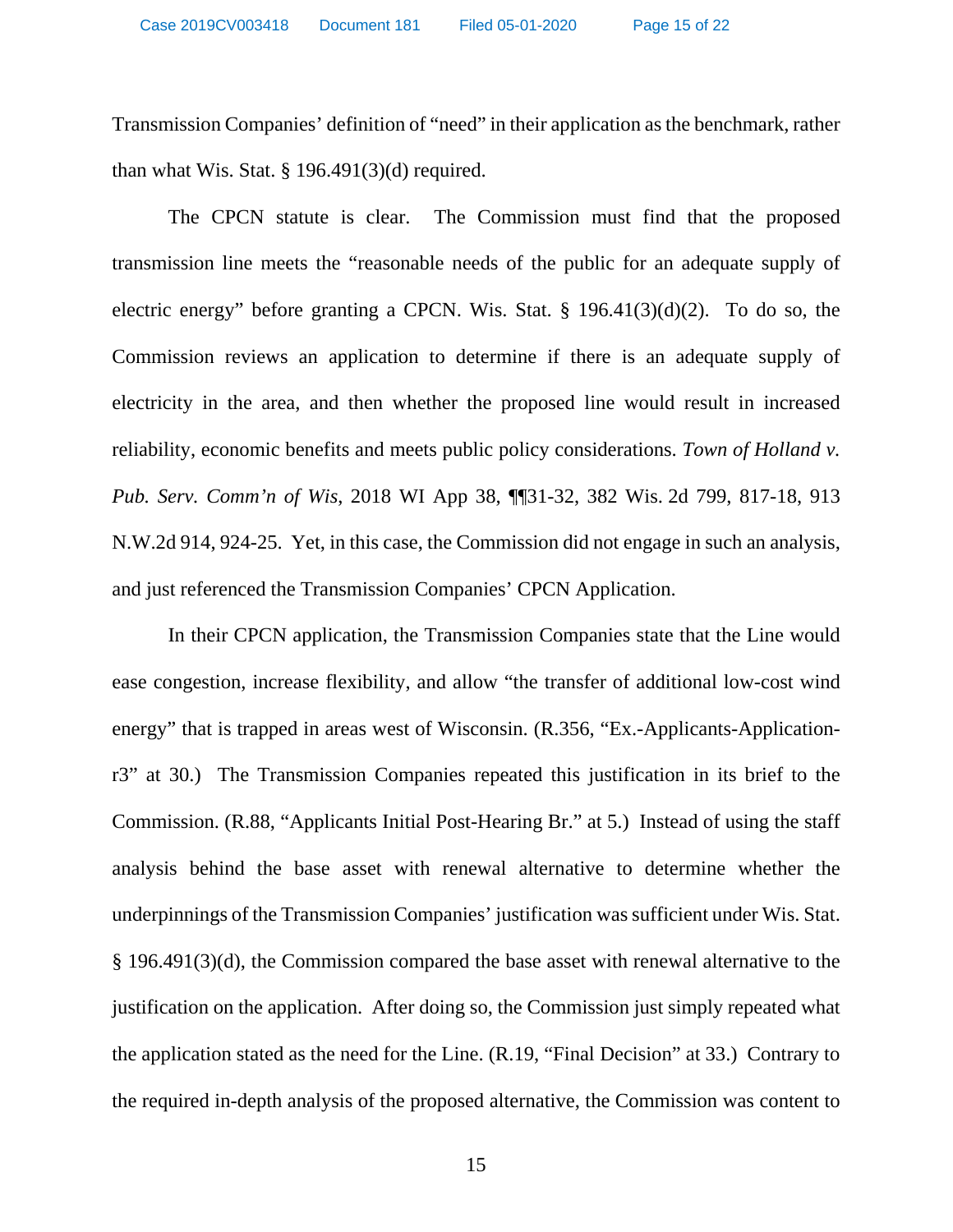just rely on what the Transmission Companies had previously proposed. *Wisconsin's Envtl. Decade, Inc*., 79 Wis. 2d at 175 (acknowledging that the Commission's consideration of alternatives must be thorough.) As a result, the Commission erroneously interpreted Wis. Stat. § 196.491(3)(d) by relying on non-statutory factors when determining whether an alternative to the Line sufficiently met the need.

One can imagine the chaos that would arise if the Commission is permitted to find that there is a need for a high-voltage transmission line by simply adopting the proposed need that is already listed in a CPCN application. Rather than remaining tethered to the statutory factors in the CPCN law, the Commission could just rely on a transmission company's self-serving justification and then see if any proposed alternative could match it. Transmission companies would then be able to design a line based upon a manufactured need that only they can meet.

For the reasons set forth above, the record demonstrates that the Commission's finding of need in this case was based on insufficient evidence, an erroneously interpretation of Wis. Stat. § 196.491(3), and was arbitrary. The decision should be reversed, or in the alternative, remanded.

## **II. THE COMMISSION UNLAWFULLY SHIFTED THE BURDEN OF PROOF TO THE OTHER PARTIES.**

 The burden of proof to show that a CPCN is warranted falls squarely on the party that is seeking one. Under Wis. Stat. § 196.491(3), any party that wants to construct a high-voltage transmission line must first apply for and receive a CPCN before doing so.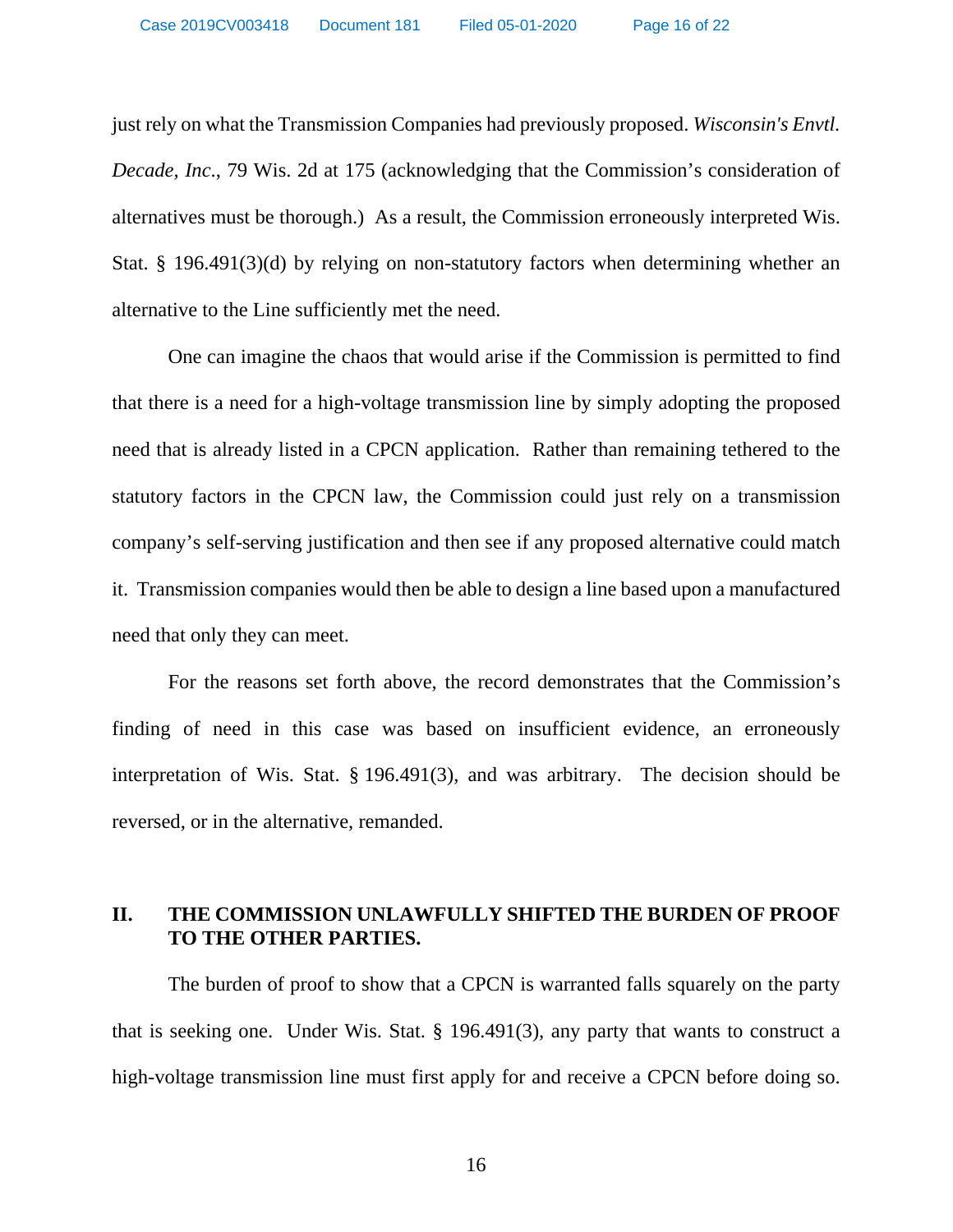Once an application is received, the Commission is required to hold a contested case hearing under Wis. Stat. § 227.44. Wis. Stat. § 196.491(3)(b). At this hearing, the applicant shoulders the burden of proof, not any other party who may be opposed to the transmission line. *See Sterlingworth Condominium Ass'n, Inc. v. DNR*, 205 Wis. 2d 710, 726, 556 N.W.2d 791, 796 (Ct. App. 1996).

Despite a clear delineation as to who must prove that a proposed transmission line meets the necessary statutory factors, the Commission in this case ultimately determined that it was not the Transmission Companies' duty to prove the need for the Line. Instead, it was the other parties' obligation to disprove it. Examples of the Commissions erroneous position can be found throughout its decision. In one instance, the Commission's dismissal of the opposing party's critique was based upon that party's failure to produce a specific type of evidence (i.e. the PROMOD modeling) that the Transmission Companies had used. (R.19, "Final Decision" at 22.) Another example: the Commission's rejection of an alternative to the Line was based upon the fact that the alternative did not meet the number of purported benefits that the Transmission Companies believed the Line was supposed to deliver. *(Id.* at 33.) Again and again, the Commission treated those parties who opposed the Line as having the burden to persuade and prove that the Line was not needed.

The consequences of such a procedural error are evident in the agency record. As the applicants in the matter, the Transmission Companies appropriately presented to the Commission their justification for the Line in the first instance. Those parties opposing the Line then exposed the substantive errors in the Transmission Companies' analysis in support of their justification. However, rather than determining whether the Transmission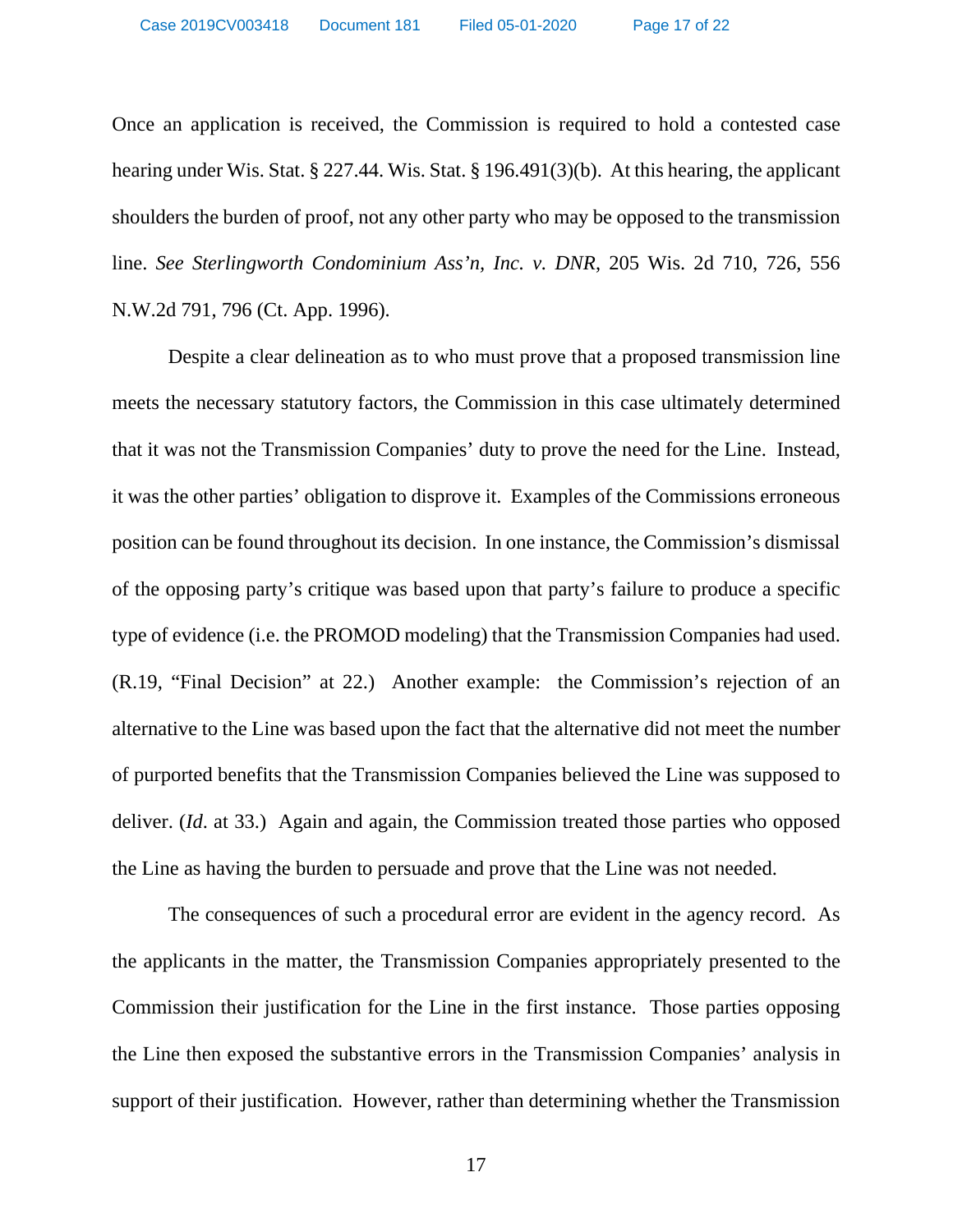Companies' justification still warranted a CPCN, the Commission pivoted to determining whether the opposing parties' evidence was sufficient enough to discredit the need for the Line. Because of this unlawful shift in burden, the opposing parties were not aware that they needed to produce their own PROMOD modeling, or that they needed to develop alternatives that produced the same benefits that the Transmission Companies had touted in their application. Allowing the burden of proof to shift onto every other party, other than the Transmission Companies, unfairly prejudiced the proceedings and directly led to the issuance of the CPCN. As such, the Commission's decision was in error and should be remanded in accordance with Wis. Stat. § 227.57(4)

# **III. THE COMMISSION ABUSED ITS DISCRETION BY RELYING UPON ITS OWN EXPERTISE RATHER THAN THE STATUTORY CPCN REQUIREMENTS.**

Throughout its Final Decision, the Commission included citations to court cases that touted the Commission's authority in making decisions related to the issuance of a CPCN. (R.19, "Final Decision" at 11, 17-18.) For example, the Commission began its analysis with a far-reaching statement that its "expertise in administering Wis. Stat. § 196.491...has long been recognized by Wisconsin courts." (Final Decision at 11 citing *Wisconsin Power & Light Co. v. Pub. Serv. Comm'n of Wisconsin*, 148 Wis. 2d 881, 888, 437 N.W.2d 888, 891 (Ct. App. 1989), *and Clean Wisconsin, Inc.,* 2005 WI 93.) Having established the general benchmark of its own authority, the Commission then set forth court decisions that accepted the Commission's interpretation of how to assess whether a transmission line is needed. (*See e.g.,* R.19. "Final Decision" at 17 citing *Town of Holland*, 2018 WI App 38,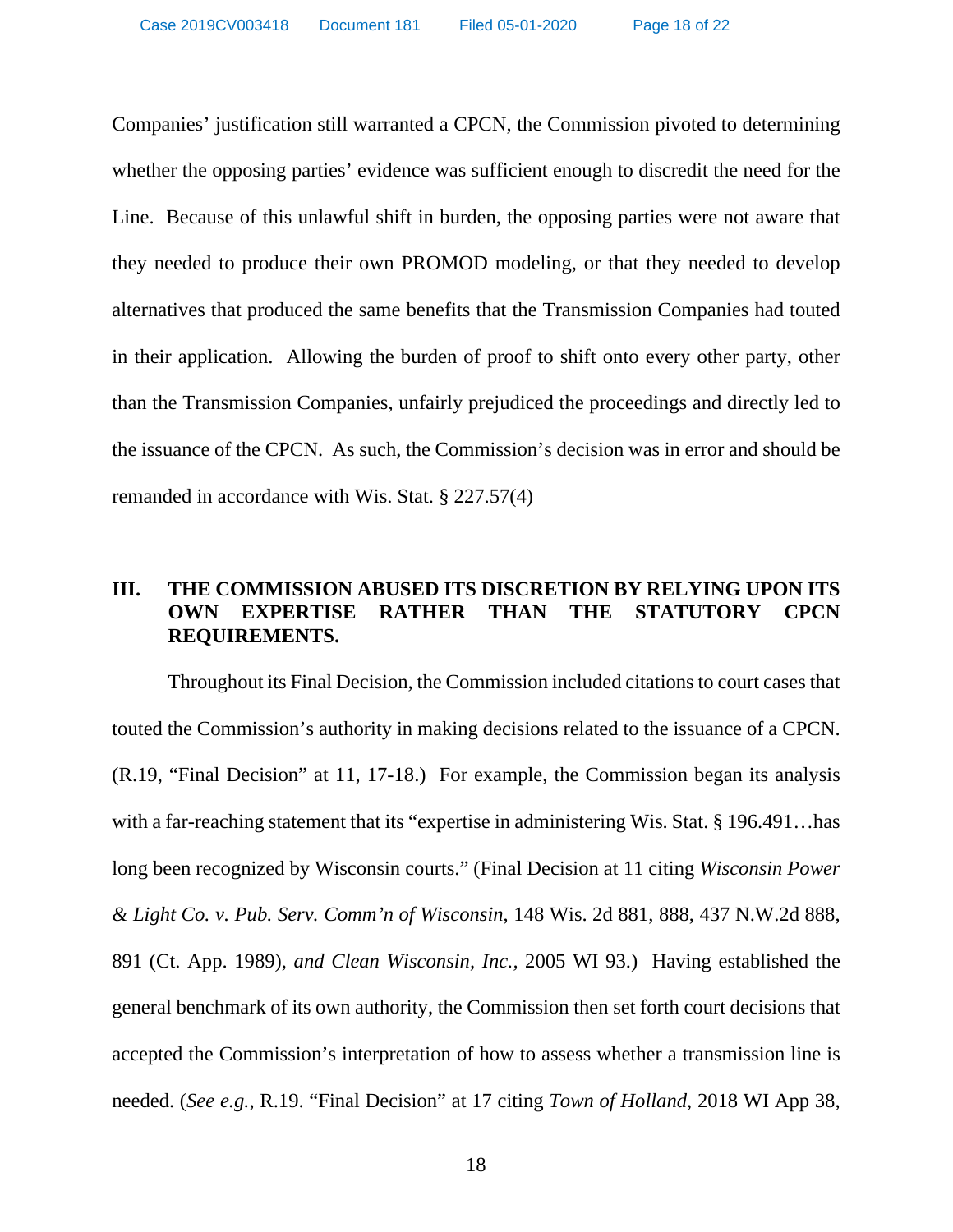¶¶31-32.) Yet, the opinions in all of these cases were based upon the great weight deference that agencies used to enjoy prior to *Tetra Tech*. The result was a decision that failed to apply the evidence in the record to the statutory provisions for issuing a CPCN, and one that simply relied on vague "public policy considerations" in reaching its decisions. Thus, the Commission abused its discretion by adopting a blanket reliance on its own interpretations even though the Wisconsin Supreme Court's *Tetra Tech* decision and subsequent statutory changes eviscerated the notion that an agency could do so.

The Commission went out of its way to stress that its assessment of need is broader than what the statute specifies. The Commission stated that its assessment "may include additional relevant factors such as increased reliability, economic benefits and public policy considerations." (Final Decision at 17 (internal quotations omitted) (*citing Town of Holland v. Pub. Serv. Comm'n of Wis*, 2018 WI App 38, ¶¶31-32, 382 Wis. 2d 799, 817- 18, 913 N.W.2d 914, 924-25). As a result, the Commission plainly stated in its decision: "[i]n sum, the Commission's interpretation and application of the CPCN law, including its assessment of need, inherently calls for a variety of policy determinations." (R.19, "Final Decision" at 18) (internal quotations omitted) (*citing Clean Wisconsin*, 2005 WI 93, ¶151.)

The Commission's claim was based upon a series of cases where its interpretation of the CPCN law was challenged, but ultimately affirmed. In *Clean Wisconsin*, the Wisconsin Supreme Court held that the Commission's interpretation of the Siting Law was owed great weight deference. *Id*. ¶ 140. As a result, it limited its review to just a rational basis. *Id*. In *Town of Holland*, the Court of Appeals held that the Commission should "be afforded great weight deference in matters relating to the application of chapter 196 of the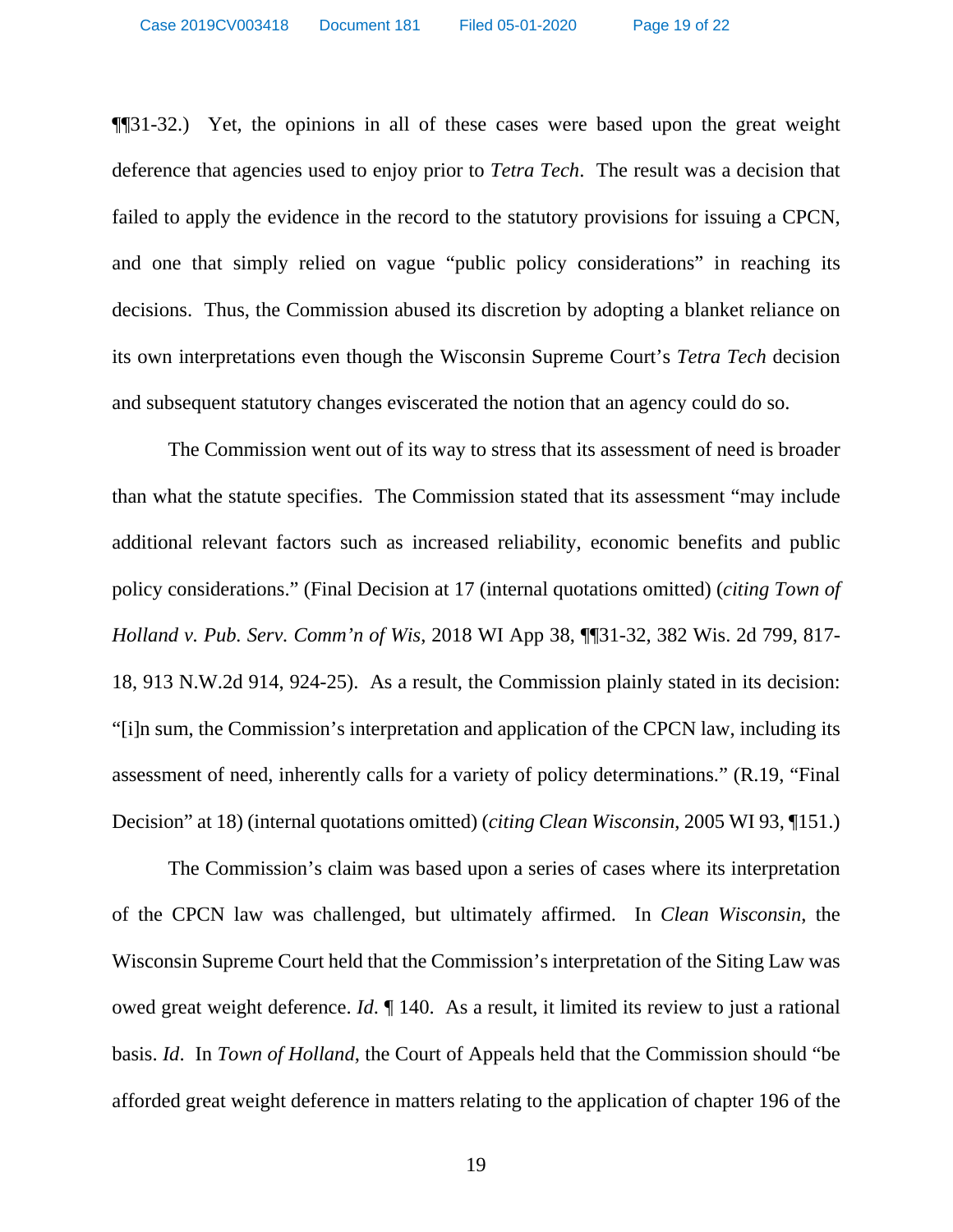Wisconsin statutes, which includes the guidelines for determining whether there is a reasonable need for a proposed project." 2018 WI App 38, ¶27. As was the case before, the Court of Appeals then limited its review to just whether the Commission had a rational basis for its decision. *Id*. ¶28.

Obviously, *Tetra Tech* and the subsequent adoption of Wis. Stat. §§ 227.57(11) and 227.10(2g) upended all of these cases. 2018 WI 75, ¶3. The Supreme Court made it clear that any court reviewing an agency decision would no longer need to defer to the agency's own interpretation of law, and the legislature codified the decision in chapter 227. Specifically, the passage of section 227.57(11) also signaled the end of great weight deference by stating "the court shall accord no deference to the agency's interpretation of law." Finally, with the passage of Wis. Stat. §227.10(2g) the legislature went so far as to explicitly prohibit an agency from even asking for deference.

In rendering its decision in *Tetra Tech*, the Wisconsin Supreme Court also struggled with the collateral impact on those decisions which affirmed an agency because of great weight deference. *See Tetra Tech*, 2018 WI 75, ¶¶89-93 (J. Kelly & J. R. Bradley's lead opinion), and 2018 WI 75,  $\P$  124-132 (J. A.W. Bradley & J. Abrahamson's concurring opinion), and 2018 WI 75, ¶¶139- 142 (J. Ziegler & J. Roggensack's concurring opinion). Although the lead opinion stressed that prior judicial review decisions would remain good law, the majority of the Court did not agree. Consequently, to determine whether decisions like the ones that the Commission relied upon should retain their precedential value a court must engage in its own analysis.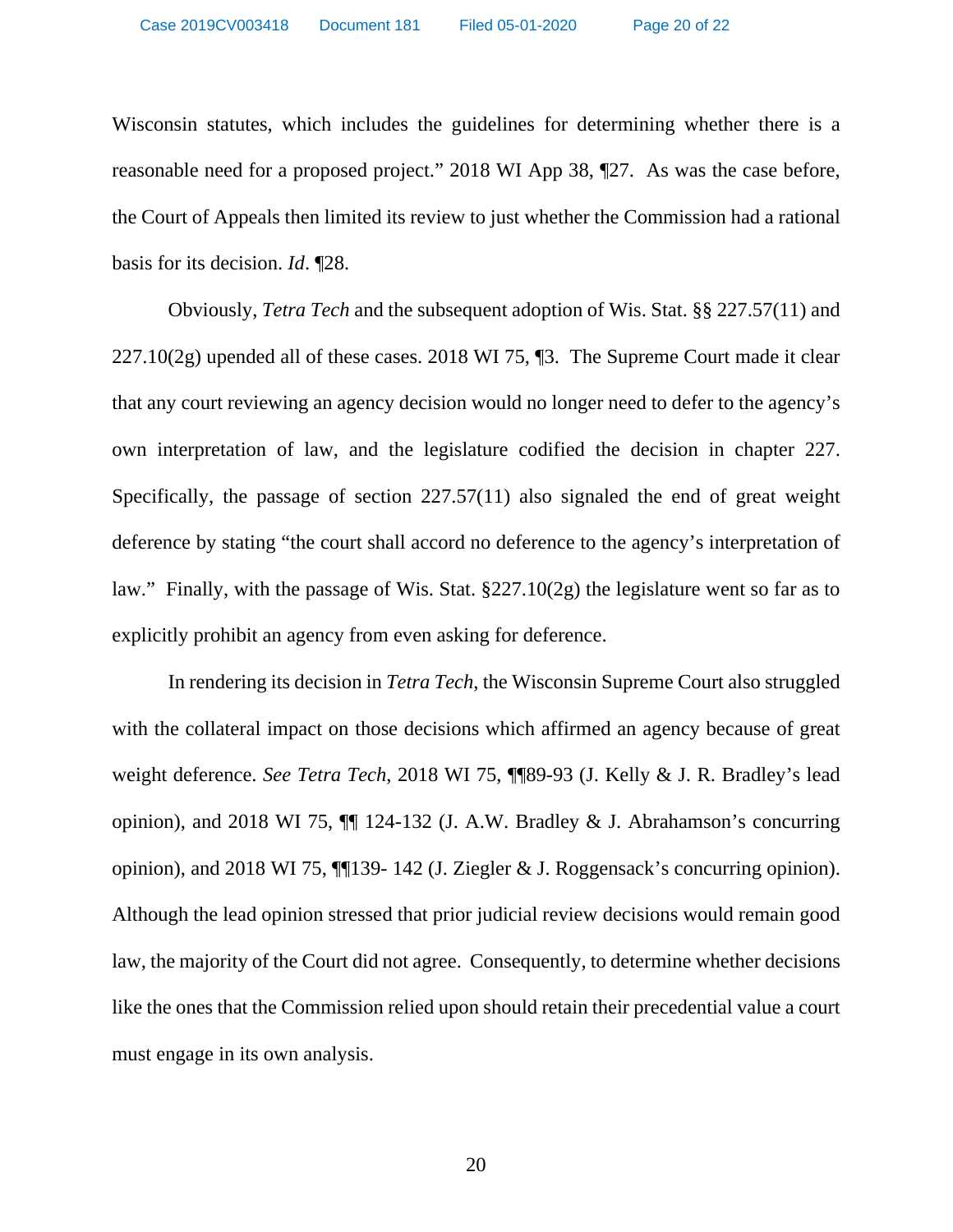In this case, each of the decisions referenced by the Commission were made by appellate courts that were patently constrained by the now unlawful three-tiered deference practice. Rather than allowing these courts to engage in an exacting review of the statutory language at issue, these decisions limited the review to just whether there was a rational basis for the Commission's decision. *See Town of Holland*, 2018 WI App 38, ¶28. Put simply–the Commissions' own interpretation of what it means for a transmission line to be needed is no longer good law. Instead, the circuit court should review the question of need based upon the statute.

The key statutory language requires that the Commission determine the "reasonable needs of the public for an adequate supply of electric energy" first before turning to any of the other statutory factors. Wis. Stat. § 196.41(3)(d)(2). As previously explained, the Commission failed to do that in this instance, and instead used its "expertise" to base its decision on non-statutory factors, including certain policy factors espoused in the Transmission Companies' application. (*See supra*, Dane Co. Br. § I.B.) Whether or not there may be broader public policy considerations that would argue in favor of the Line is irrelevant to the ultimate question of need under Wis. Stat. § 196.41(3)(d)(2). The Commission's decision to eschew the statutory factors in favor of nebulous policy goals renders it an abuse of discretion and should be set aside. Wis. Stat. § 227.57(5)